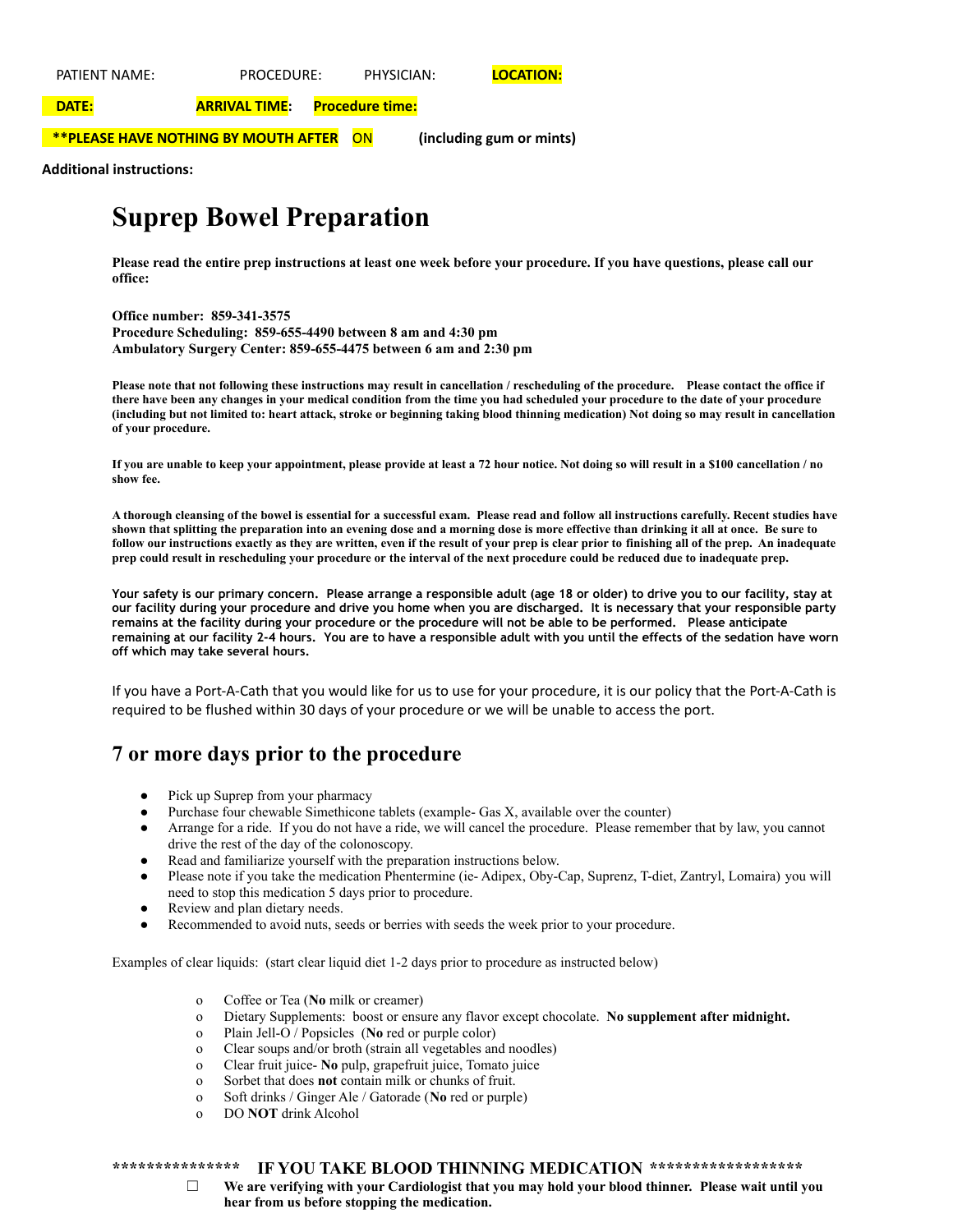☐ **We have verified with your Cardiologist that you may hold your blood thinner .**

#### **STOP TAKING THE MEDICATION: DAYS PRIOR TO PROCEDURE.**

#### **YOU WILL BE INSTRUCTED ON WHEN TO RESUME TAKING YOUR BLOOD THINNER FOLLOWING YOUR PROCEDURE**

- $\Box$  Begin clear liquid diet 1 days prior to procedure per physician recommendation if checked here.
- $\Box$  Begin clear liquid diet 2 days prior to procedure per physician recommendation if checked here.

## **1 day prior to the procedure**

- Start on a clear liquid diet when you get up and continue all day. Do not eat any solid foods. Do not consume anything that is red. Throughout the day, make sure to drink at least 8 glasses (2 quarts) of fluids.
- If you have Diabetes: drink dietary supplements throughout first day of the colon prep up until midnight (no chocolate flavor)
- **● Between 4-6 pm** pour one 6 ounce bottle of Suprep liquid into the mixing container. Add cool drinking water to the 16 ounce line on the container**. NOTE: DILUTE THE SOLUTION CONCENTRATE AS DIRECTED PRIOR TO USE.**
- Drink all of the liquid in the container PLUS 2 more 16 ounce containers of water over the next hour.
- Take 2 Simethicone tablets with the last glass of water.
- If you experience nausea, cramping or bloating stop drinking for 30 minutes- then start again.
- Continue to drink clear liquids until bedtime. It is important that you drink large amounts of liquid in order to keep your body hydrated and for colon cleansing.

## **On the day of the procedure**

- **Starting 4 hours before your scheduled arrival time**, pour one 6 ounce bottle of Suprep liquid into the mixing container. Add cool drinking water to the 16 ounce line on the container**. NOTE: DILUTE THE SOLUTION CONCENTRATE AS DIRECTED PRIOR TO USE.**
- Drink all of the liquid in the container PLUS 2 more 16 ounce containers of water over the next hour.
- Take 2 Simethicone tablets with the last glass.
- **● STOP drinking any liquids 2 hours before your scheduled arrival time.**
- **● Take your heart (do not take blood thinner), blood pressure and seizure medications the morning of the procedure.**
- **● If you have diabetes, do not take your oral diabetic medication today.**
	- o Take  $\frac{1}{2}$  of long acting insulin
	- o Hold regular insulin
	- o Bring a dose of regular insulin
- Refrain from smoking the morning of the procedure
- If you wear dentures avoid using adhesive the day of the procedure as the dentures may be removed.
- If you use an inhaler please bring it with you the day of the procedure.
- Be advised premenopausal women will be required to provide urine specimen for pregnancy test prior to procedure.

# **FREQUENTLY ASKED QUESTIONS:**

- **Is there any way that I can make this taste better?** You can try sucking on hard candy or rinse your mouth with water or a mouthwash.
- **Why avoid red liquids?** The red color can persist in the colon and potentially look like blood.
- **One of the medications I was instructed to take the morning of my procedure is red. Can I take it?** Medications should be taken the morning of your exam regardless of the color.
- **I feel like vomiting and do not think I can drink any more. What should I do?** It is important that you continue to drink the solution if possible. Without a clean bowel, the doctor will not be able to thoroughly see inside of your colon to complete the examination. You can stop drinking for 30 minutes, then resume. If you do vomit, wait 30-60 minutes then begin drinking the solution again. If not improved, call us and have a phone number of an open pharmacy in case we need to call in a prescription.